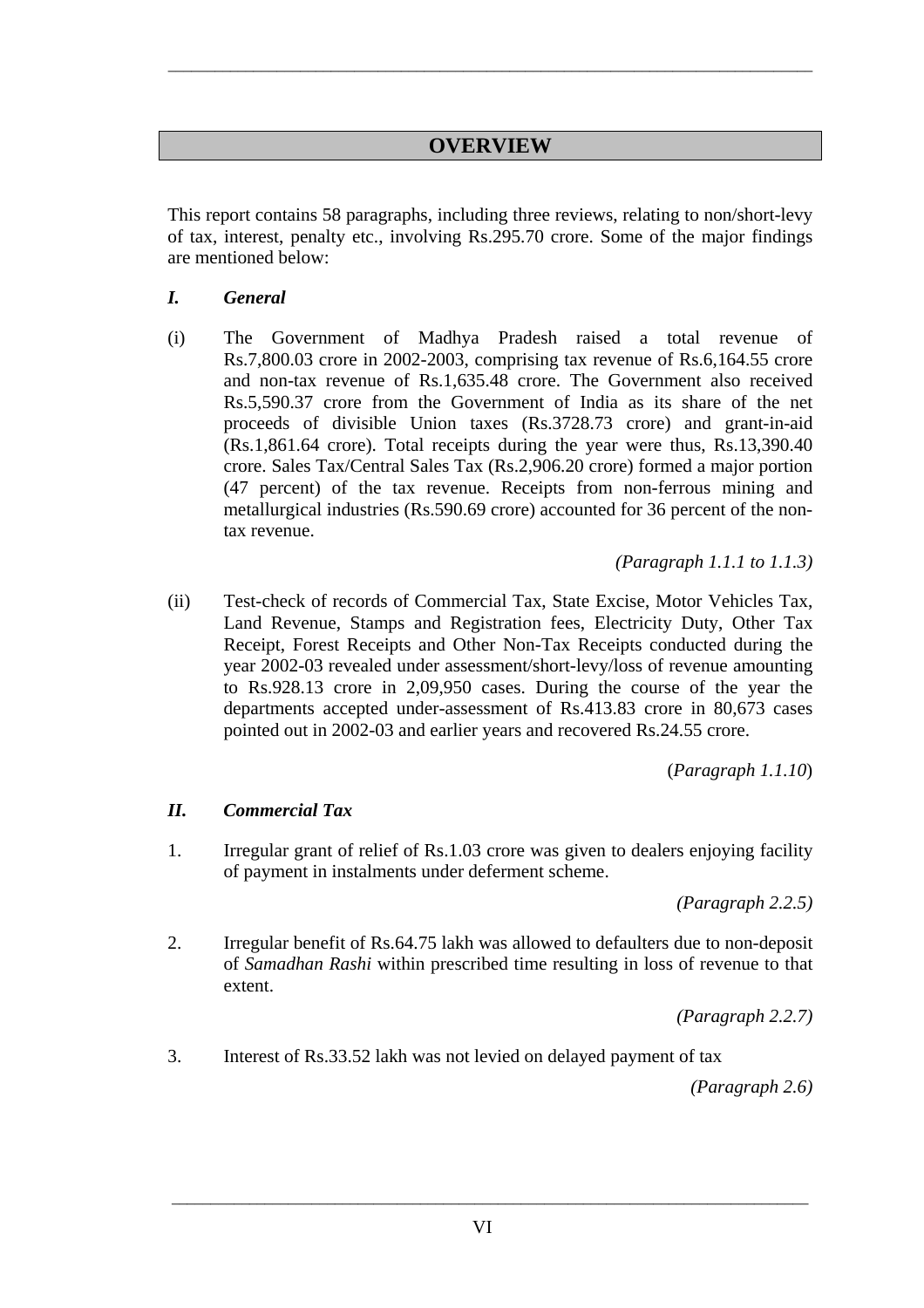4. Application of incorrect rate of tax resulted in non/short-levy of tax amounting to Rs.82.01 lakh.

*\_\_\_\_\_\_\_\_\_\_\_\_\_\_\_\_\_\_\_\_\_\_\_\_\_\_\_\_\_\_\_\_\_\_\_\_\_\_\_\_\_\_\_\_\_\_\_\_\_\_\_\_\_\_\_\_\_\_\_\_\_\_\_\_\_\_\_\_\_\_\_\_\_\_\_\_\_\_\_\_\_\_\_* 

*(Paragraph 2.10)* 

5. The amount of deferment of tax of Rs.15.98 crore was not recovered from closed unit.

*(Paragraph 2.11)* 

6. Deferment of Payment of tax of Rs.97.62 lakh was incorrectly allowed.

*(Paragraph 2.13)* 

### *III. State Excise*

- 1. Review on **Uncollected Excise Revenue**, revealed that :
	- In 14 cases involving government revenue of Rs.3.12 crore, the recovery could not be made in the absence of details of property of the defaulters.

*(Paragraph 3.2.6)* 

• Demand notices in revenue recovery certificate cases involving Rs.11.29 crore could not be served as the addresses of the defaulters were found fake.

*(Paragraph 3.2.7)* 

• Demand notice in 38 cases involving Rs.3.60 crore were not issued resulting in non-realisation of government revenue.

*(Paragraph 3.2.8)* 

• Service charges of Rs.1.36 crore recoverable from Madhya Pradesh Agro Industries Development Corporation were not realised.

*(Paragraph 3.2.11)* 

2. Failure on the part of the Department to forward the tenders to the Government for acceptance resulted in loss of revenue of Rs.3.98 crore.

*(Paragraph 3.3)* 

3. There was shortfall of 10.71 lakh proof litre alcohol involving potential loss of excise duty of Rs.2.57 crore.

*(Paragraph 3.4)* 

# *IV. Taxes on Vehicles*

- 1. Review : **Working of Reciprocal Transport Agreements,** revealed that :-
	- Vehicle tax and penalty of Rs.68.98 lakh on public service vehicles of other states plying on inter-state routes were not recovered.

*(Paragraph 4.2.5)*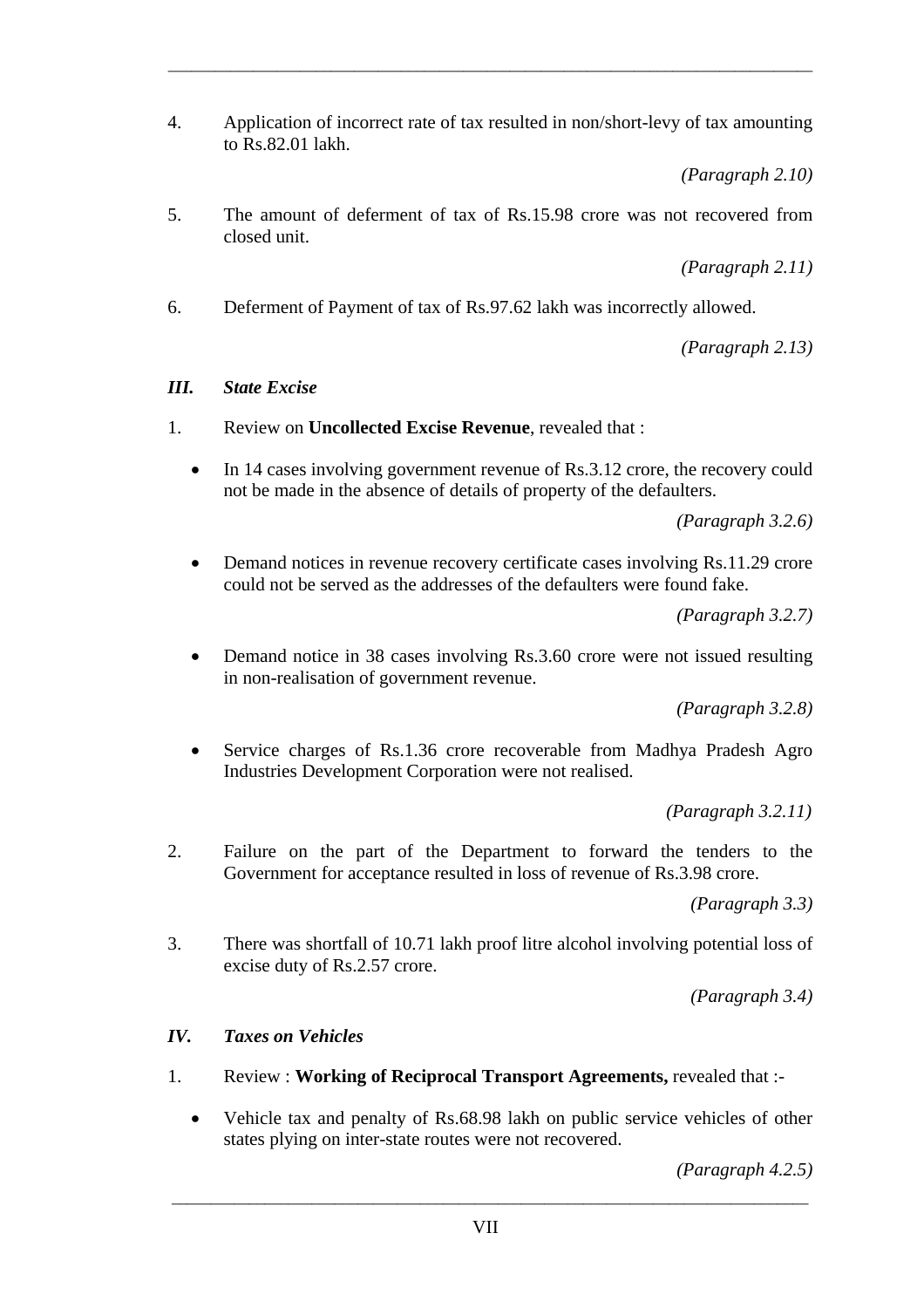• Vehicle tax of Rs.11.51 crore and penalty of Rs.23.02 crore on public service vehicles owned by Madhya Pradesh State Road Transport Corporation plying on inter-state routes were not recovered

*\_\_\_\_\_\_\_\_\_\_\_\_\_\_\_\_\_\_\_\_\_\_\_\_\_\_\_\_\_\_\_\_\_\_\_\_\_\_\_\_\_\_\_\_\_\_\_\_\_\_\_\_\_\_\_\_\_\_\_\_\_\_\_\_\_\_\_\_\_\_\_\_\_\_\_\_\_\_\_\_\_\_\_* 

*(Paragraph 4.2.6)* 

 • Non-recovery of vehicle tax of Rs.44.04 lakh and penalty of Rs.88.07 lakh on goods carriage of other states plying in Madhya Pradesh on countersigned permits resulted in loss of revenue to that extent.

*(Paragraph 4.2.7)*

• There was a short-levy of vehicle tax of Rs.18.04 lakh and non-levy of penalty of Rs.36.07 lakh on public service vehicles plying on inter-state routes.

*(Paragraph 4.2.8)* 

2. Vehicle tax of Rs.3.23 crore and penalty of Rs.6.46 crore on public service vehicles/goods carriages was not levied.

*(Paragraph 4.3.1)* 

3. Vehicle tax including penalty of Rs.57.54 lakh was not paid by the owners of public service vehicles plying on All India Tourist Permits.

*(Paragraph 4.3.2)* 

## *V. Land Revenue*

1. Demand of diversion rent, premium and fine of Rs.87.97 lakh in respect of 161 villages was not raised by Tahsildars.

 *(Paragraph 5.2.1)* 

2. Government dues of Rs.14.20 lakh were not realised due to non-disposal of attached property.

*(Paragraph 5.3)* 

3. Non-assessment of Panchayat cess on diversion rent resulted in loss of Rs.15.67 lakh.

*(Paragraph 5.4)* 

### *VI. Other Tax Receipts*

# *Stamp Duty and Registration Fees*

1. Incorrect determination of market value resulted in short-realisation of stamp duty and registration fees of Rs.1.47 crore.

*(Paragraph 6.2.2)*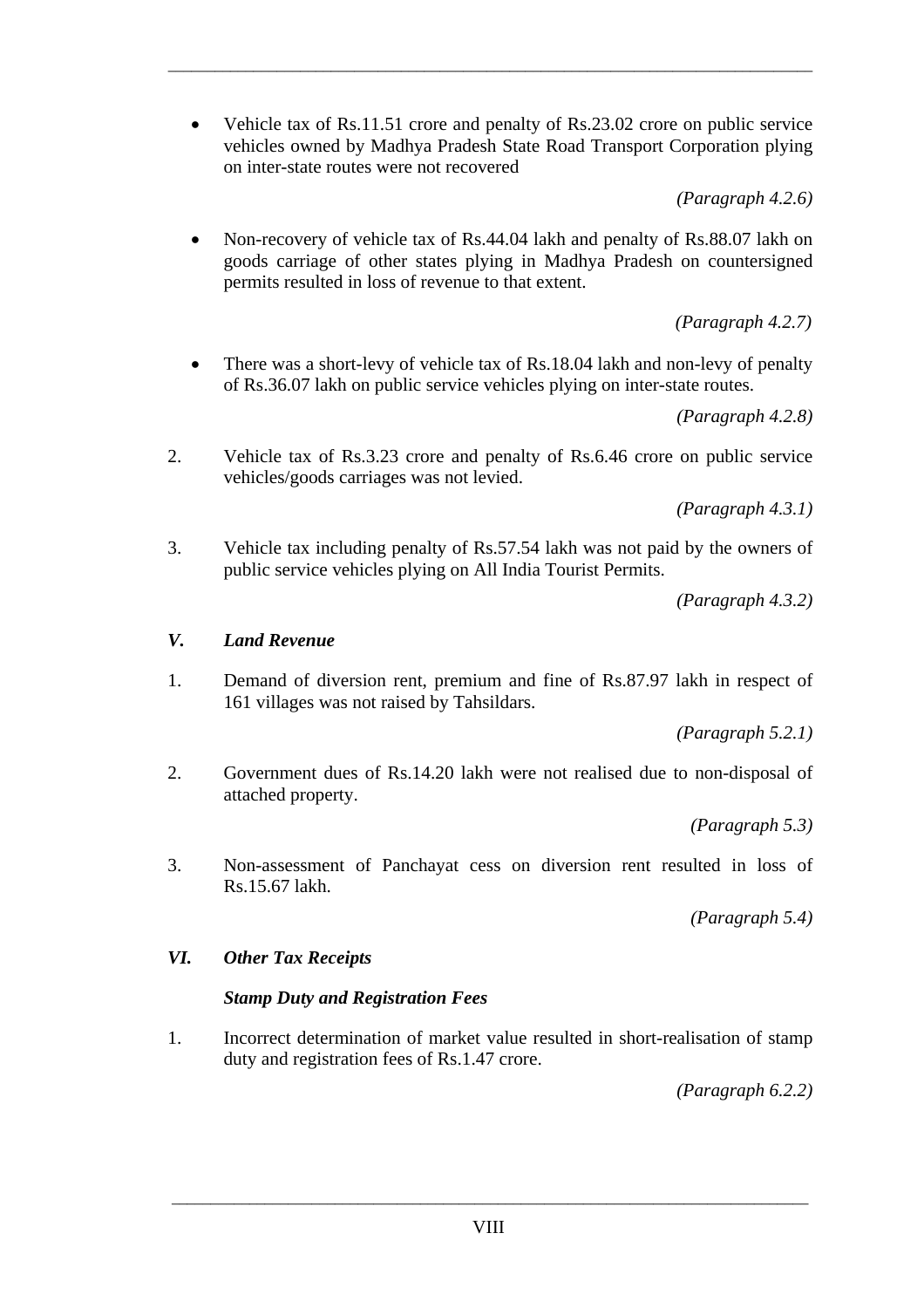2. Non determination of market value of properties by the Collector resulted in blockage of revenue of Rs.12.20 crore.

*\_\_\_\_\_\_\_\_\_\_\_\_\_\_\_\_\_\_\_\_\_\_\_\_\_\_\_\_\_\_\_\_\_\_\_\_\_\_\_\_\_\_\_\_\_\_\_\_\_\_\_\_\_\_\_\_\_\_\_\_\_\_\_\_\_\_\_\_\_\_\_\_\_\_\_\_\_\_\_\_\_\_\_* 

*(Paragraph 6.2.4)* 

3. Incorrect exemption in instruments executed in favour of co-operative housing societies resulted in loss of revenue of Rs.1.09 crore.

*(Paragraph 6.4)* 

#### *VII. Forest Receipts*

Review on **Forest Offences in Madhya Pradesh,** revealed that:

• Actual receipts decreased from Rs.507.60 crore in 1998-99 to Rs.306.45 crore in 2001-02, registering a 40 percent decline.

*(Paragraph 7.2.4)* 

Lack of timely action for recovery of cost of damage caused to forests resulted in non-recovery of revenue of Rs.13.15 crore including penalty.

*(Paragraph 7.2.7)* 

There were delays ranging from one month to seventeen years in reporting, finalisation of enquiry and prosecution of offences.

*(Paragraph 7.2.8)* 

 • Government was deprived of revenue of Rs.3.06 crore pertaining to 86,358 offence cases which became time barred due to lack of initiative and timely action by the Department.

*(Paragraph 7.2.10)* 

 • Deterioration in the quality of seized timber lying undisposed resulted in reduction in value by Rs.4.27 crore.

*(Paragraph 7.2.12)* 

#### *VIII. Mining Receipts*

1. Non/short-realisation of dead rent and interest from 71 lessees in nine Districts resulted in loss of revenue of Rs.51.53 lakh

*(Paragraph 8.2.1)* 

2. There was blockage of Government revenue of Rs.116.26 crore due to noncomposition of penalty on illicit extraction of minerals in seven cases.

*(Paragraph 8.3)* 

3. There was short-realisation of royalty of Rs.3.81 crore on the basis of conversion factor.

*\_\_\_\_\_\_\_\_\_\_\_\_\_\_\_\_\_\_\_\_\_\_\_\_\_\_\_\_\_\_\_\_\_\_\_\_\_\_\_\_\_\_\_\_\_\_\_\_\_\_\_\_\_\_\_\_\_\_\_\_\_\_\_\_\_\_\_\_\_\_\_\_\_\_\_\_\_\_\_\_\_\_* 

*(Paragraph 8.4)*